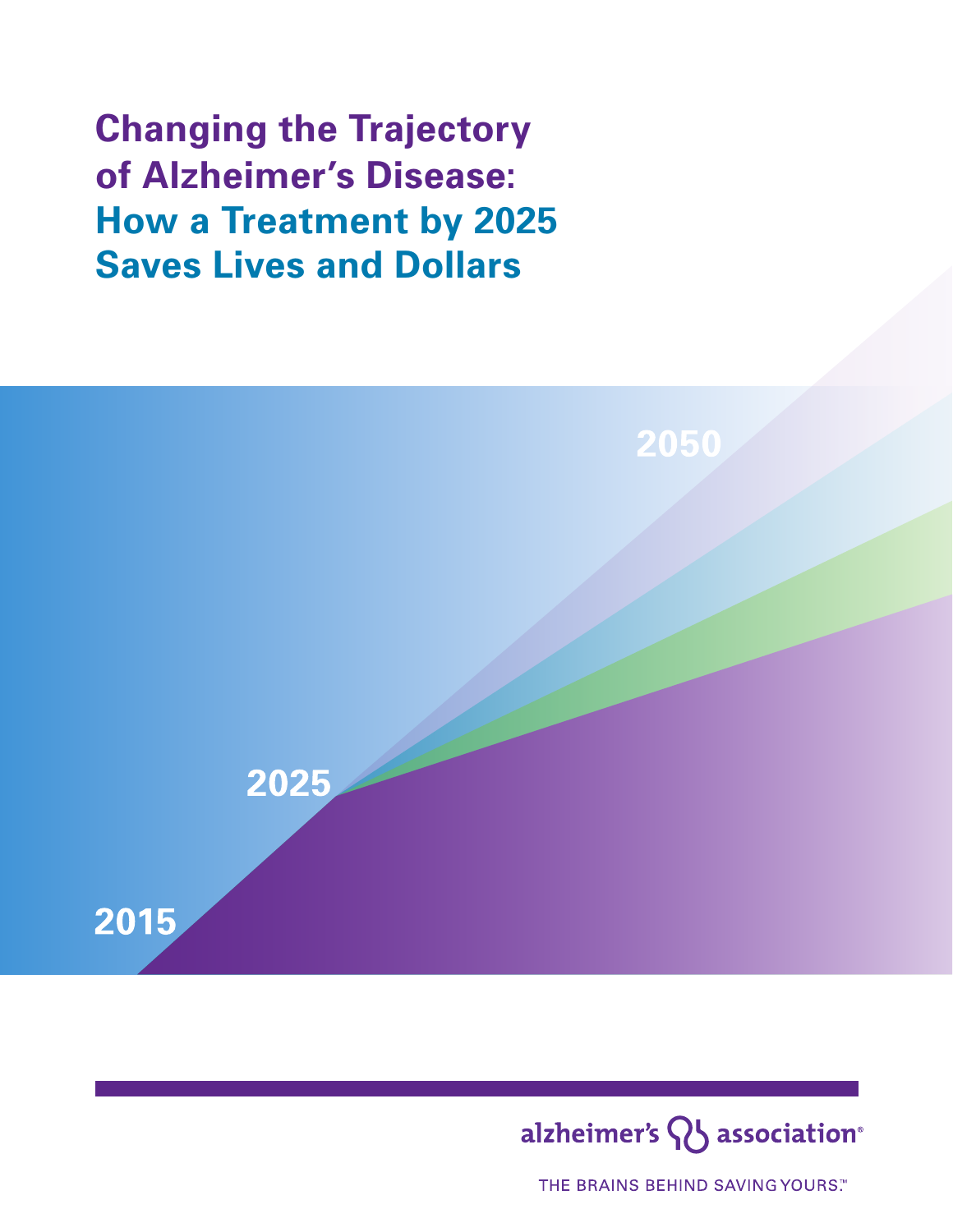The appendices for this report - including a detailed description of the model developed by The Lewin Group; data tables used in this report; and the outcomes of another hypothetical treatment, slowed progression of Alzheimer's disease — can be found at www.alz.org/trajectory.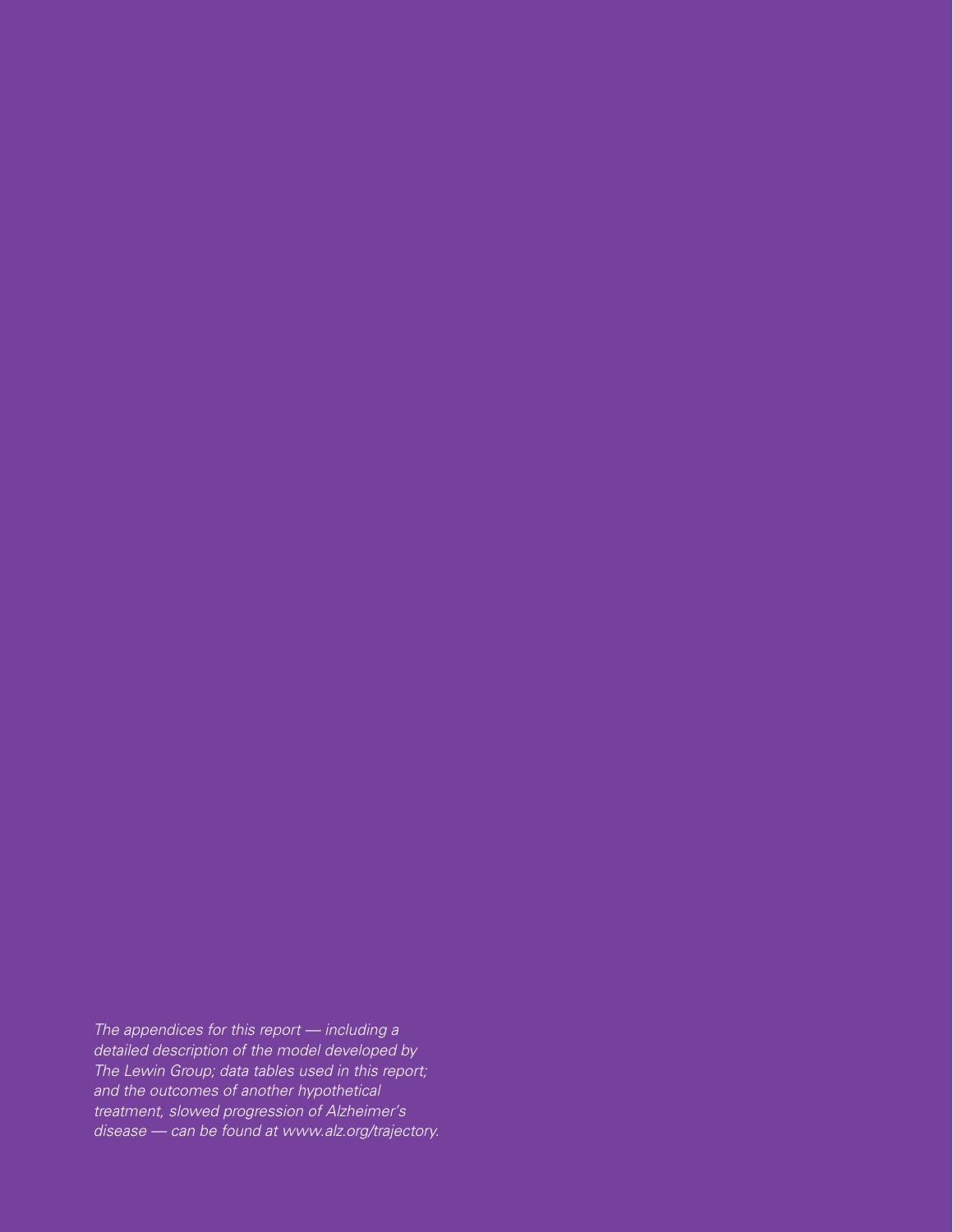# Table of Contents

| Introduction                                                                                                 | $\overline{2}$ |
|--------------------------------------------------------------------------------------------------------------|----------------|
| The Current Trajectory: Impact of Alzheimer's in the Absence of a Breakthrough Treatment                     | 3              |
| Number of Americans Living with Alzheimer's Disease                                                          | $\overline{4}$ |
| Number of Americans Living with Alzheimer's by Stage of Disease                                              | $\overline{4}$ |
| Costs of Care                                                                                                | 6              |
| Changing the Trajectory: Impact of a Hypothetical Treatment That Delays the Onset of Alzheimer's             | 7              |
| Number of Americans Living with Alzheimer's Disease                                                          | 8              |
| Number of Americans Living with Alzheimer's by Stage of Disease                                              | 9              |
| Costs of Care                                                                                                | 10             |
| The 10-Year Budget Impact                                                                                    | 13             |
| 10-Year Costs of Care Based on the Current Trajectory                                                        | 13             |
| Impact of a Hypothetical Treatment That Delays the Onset of Alzheimer's Disease on the 10-Year Costs of Care | 14             |
| Conclusion                                                                                                   | 15             |
| References                                                                                                   | 16             |
|                                                                                                              |                |

# Figures and Tables

| Figure 1: Number of Americans Age 65 and Older Living with Alzheimer's Disease, 2015-2050                                                                         | $\overline{4}$ |
|-------------------------------------------------------------------------------------------------------------------------------------------------------------------|----------------|
| Figure 2: Proportion of Americans Age 65 and Older Living with Alzheimer's by Disease Stage, 2015-2050                                                            | 5              |
| Figure 3: Total Costs of Care for Americans Age 65 and Older Living with Alzheimer's Disease<br>and Other Dementias, 2015-2050                                    | 6              |
| Figure 4: Impact of a Treatment That Delays Onset by Five Years on the Number of Americans<br>Age 65 and Older Living with Alzheimer's Disease, 2015-2050         | 8              |
| Figure 5: Impact of a Treatment That Delays Onset by Five Years on the Proportion of Americans<br>Age 65 and Older Living with Alzheimer's by Disease Stage, 2050 | 9              |
| Figure 6: Impact of a Treatment That Delays Onset by Five Years on Total Costs, 2015-2050                                                                         | 10             |
| Figure 7: Impact of a Treatment That Delays Onset by Five Years on Medicare Costs, 2015-2050                                                                      | 11             |
| Figure 8: Impact of a Treatment That Delays Onset by Five Years on Medicaid Costs, 2015-2050                                                                      | 11             |
| Figure 9: Impact of a Treatment That Delays Onset by Five Years on Out-Of-Pocket Costs, 2015-2050                                                                 | 12             |
| Table 1: Baseline Costs of Caring for Individuals with Alzheimer's Disease and Other Dementias                                                                    | 13             |
| Table 2: Savings from a Treatment That Delays Onset of Alzheimer's Disease by Five Years                                                                          | 14             |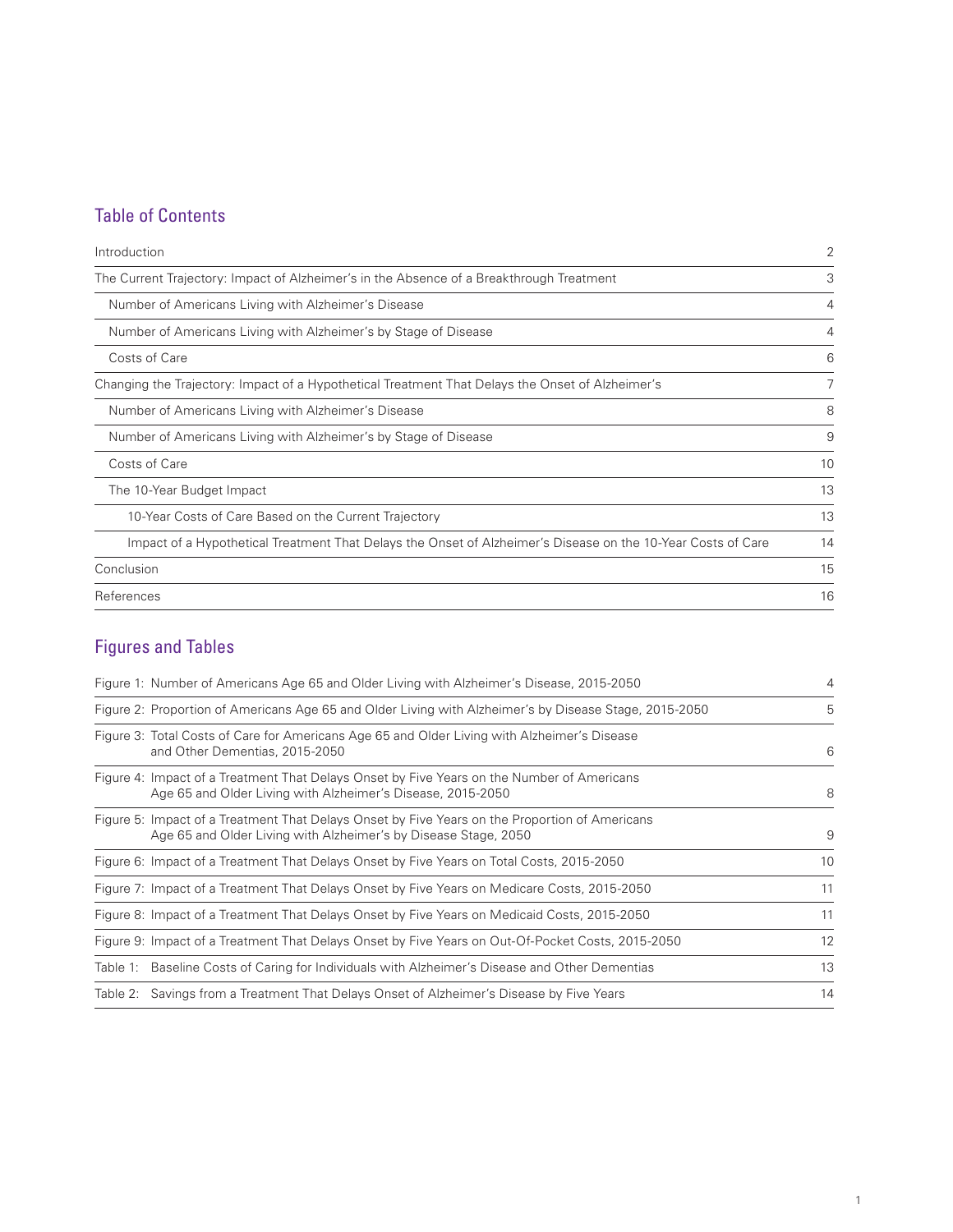# INTRODUCTION

Alzheimer's disease, the most common cause of dementia, is an irreversible neurological disease that impairs cognition, orientation and functional capacity.† Affected individuals can live for an average of four to eight years with Alzheimer's, while some can live as long as 20 years with the disease.<sup>1</sup> While Alzheimer's is not a normal part of aging, age is the biggest risk factor.

Symptoms of Alzheimer's include memory loss, confusion, impaired judgment and trouble understanding spatial relationships.<sup>1</sup> Over time, affected individuals become totally dependent on others for all essentials of daily living. People with severe or latestage Alzheimer's eventually lose their ability to eat, bathe and manage their own bodily functions. The final result of Alzheimer's is death. During the course of the disease, many individuals with Alzheimer's may also experience behavioral symptoms such as depression and wandering. These symptoms are often the precursor to falls, weight loss and institutionalization. Consequently, people living with Alzheimer's are high users of medical care, nursing care, and other longterm services and supports.

The direct costs of health care and long-term care for people living with Alzheimer's and other dementias are substantial, making Alzheimer's one of the costliest conditions in the United States.<sup>2</sup> People living with Alzheimer's and other dementias have disproportionately higher costs to Medicare, Medicaid and other payers, as well as high out-of-pocket costs for affected individuals and their families. Today, there are no available therapies that address the underlying cause of Alzheimer's, making it the only disease in the top 10 causes of death in the United States without a way to prevent, cure or even slow its progression.

The five drugs approved by the U.S. Food and Drug Administration (FDA) to treat Alzheimer's only address the worsening of symptoms and are only effective in some individuals for a limited time.<sup>1</sup> A treatment that could effectively prevent or cure Alzheimer's would not only save millions of lives, but would also have a significant effect on taxpayers and federal and state government budgets.

In 2011, the National Alzheimer's Project Act<sup>3</sup> (NAPA) was signed into law, calling for the development of the country's first-ever national Alzheimer's plan. A year later, the federal government released the National Plan to Address Alzheimer's Disease, 4 which aims to "prevent and effectively treat Alzheimer's disease by 2025." Changing the Trajectory of Alzheimer's Disease examines what would happen if this goal is achieved. It presents information about the current trajectory and economic impact of Alzheimer's disease, and describes an alternate trajectory if, in 2025, a treatment became available to delay the onset of Alzheimer's. All data in this report come from a model developed by The Lewin Group, and include estimates for the number of Americans living with Alzheimer's disease from 2015 to 2050; the number of Americans by severity of the disease at any point in time; and the costs of their care to all payers. This report also takes a closer look at estimated costs of care for the 10-year budget period 2026 to 2035. Costs of care include the costs of medical care, nursing home and other residential care, paid home and community based services, and medications. Due to limited data on individuals under the age of 65 living with Alzheimer's disease, all estimates in this report are based on projections for people age 65 and older.

†New diagnostic criteria proposed by the National Institute on Aging and the Alzheimer's Association expand the definition of Alzheimer's disease to reflect current thinking that Alzheimer's creates distinct and measurable changes in the brain before external symptoms appear [Jack CR, et al. Alzheimers Dement. 2011;7(3):257-262]. As the scientific community continues to evaluate the new criteria, this report will refer to "Alzheimer's disease" under its previous definition where external symptoms must be present.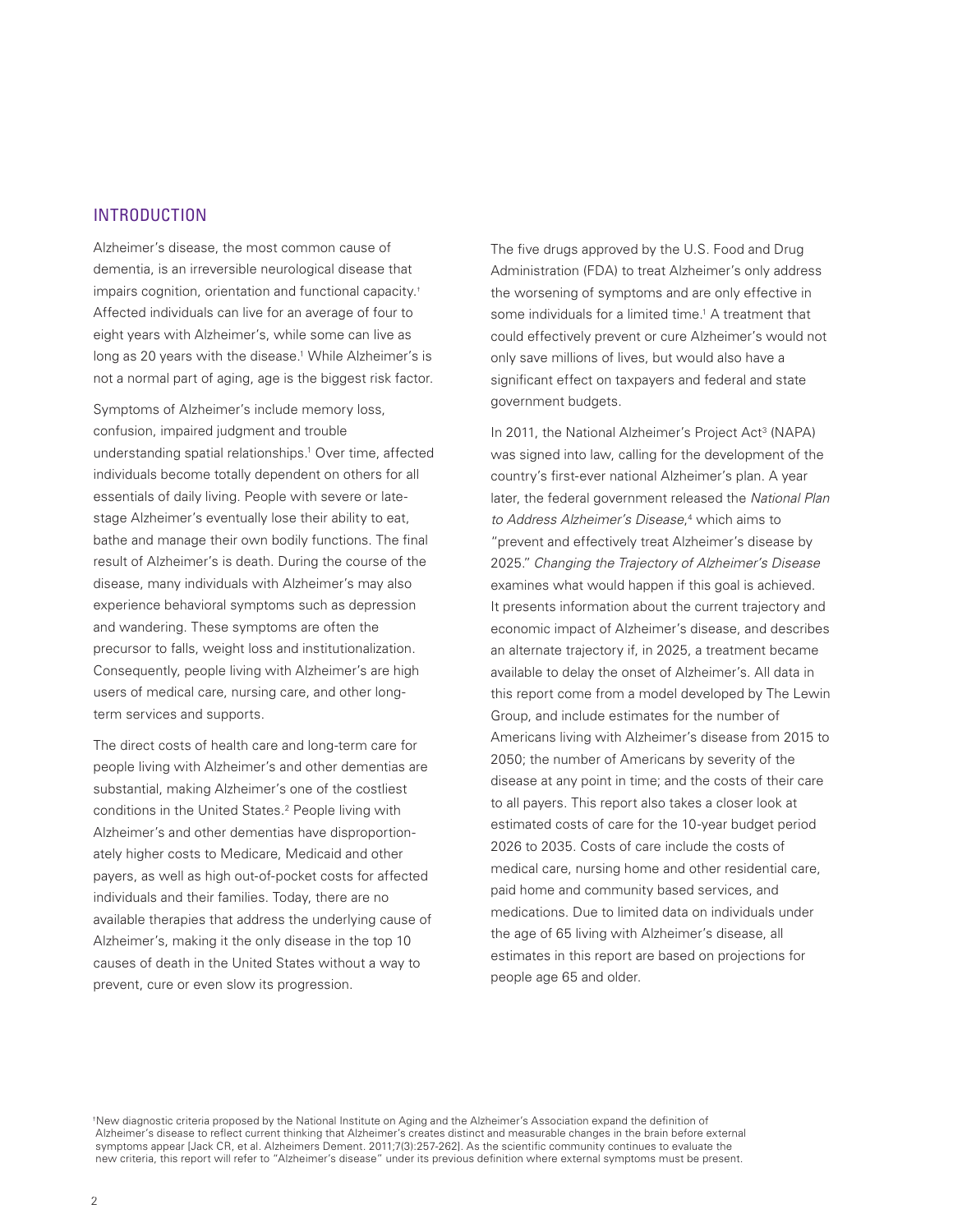# THE CURRENT TRAJECTORY:

# Impact of Alzheimer's in the Absence of a Breakthrough Treatment

Alzheimer's disease is one of the nation's largest public health crises. Currently, Alzheimer's is the sixth-leading cause of death in the United States and the fifth-leading cause of death for individuals age 65 and older.<sup>1</sup> As baby boomers reach the age of greater risk of developing Alzheimer's, it can be expected that — barring a treatment breakthrough — millions of them will spend their retirement years either living with Alzheimer's or caring for someone who has it. This section explores the current and future prevalence of Alzheimer's and its economic impact in the absence of a breakthrough treatment.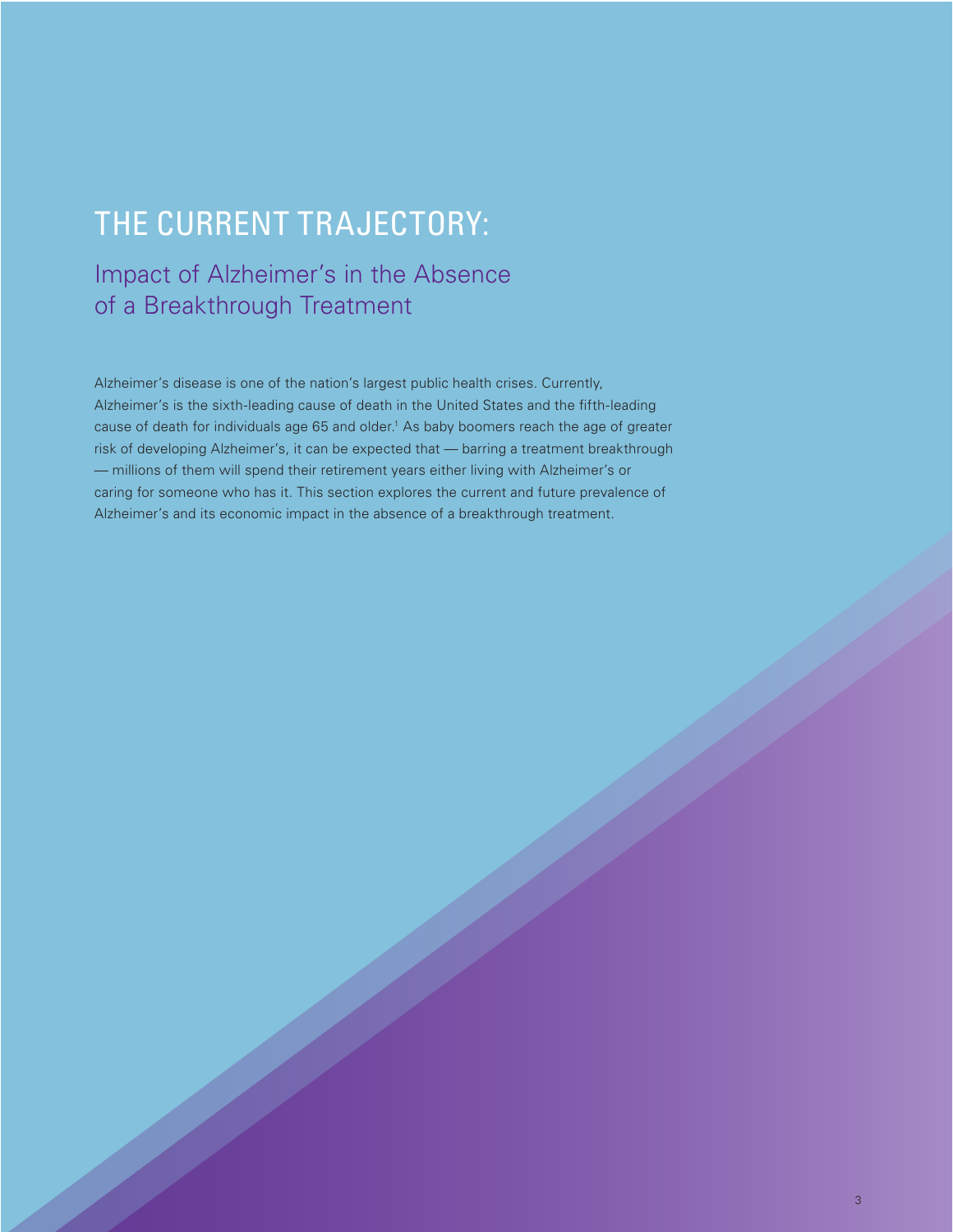## Number of Americans Living with Alzheimer's Disease

Based on the current trajectory, the number of Americans age 65 and older living with Alzheimer's disease is projected to increase from 5.1 million in

2015 to 13.5 million in 2050 (Figure 1). This means in 2015, an estimated 11 percent of the U.S. senior population will have Alzheimer's disease. In 2050, this estimate will grow to 16 percent of the U.S. senior population.

#### FIGURE 1

Number of Americans Age 65 and Older Living with Alzheimer's Disease, 2015-2050



# Number of Americans Living with Alzheimer's by Stage of Disease

One of the most important determinants in the cost of care for an individual with Alzheimer's is the stage of the disease. As the disease progresses and the individual's care needs rise, the cost of his or her care also increases.

The range of severity of Alzheimer's disease after the onset of symptoms is characterized by three stages: mild or early stage, moderate or middle stage, and severe or late stage. In the mild stage of Alzheimer's

disease, affected individuals may demonstrate changes in their ability to think and learn, but because they are still able to participate in activities and dialogue, they may not appear to others as having dementia. In the moderate stage of Alzheimer's, affected individuals may demonstrate difficulty expressing thoughts, recalling information or performing routine tasks. They may also become confused in familiar surroundings and demonstrate behavioral changes. In the severe stage of the disease, affected individuals require around-theclock care. They also experience difficulty eating and swallowing, and may lose their ability to speak.<sup>1</sup>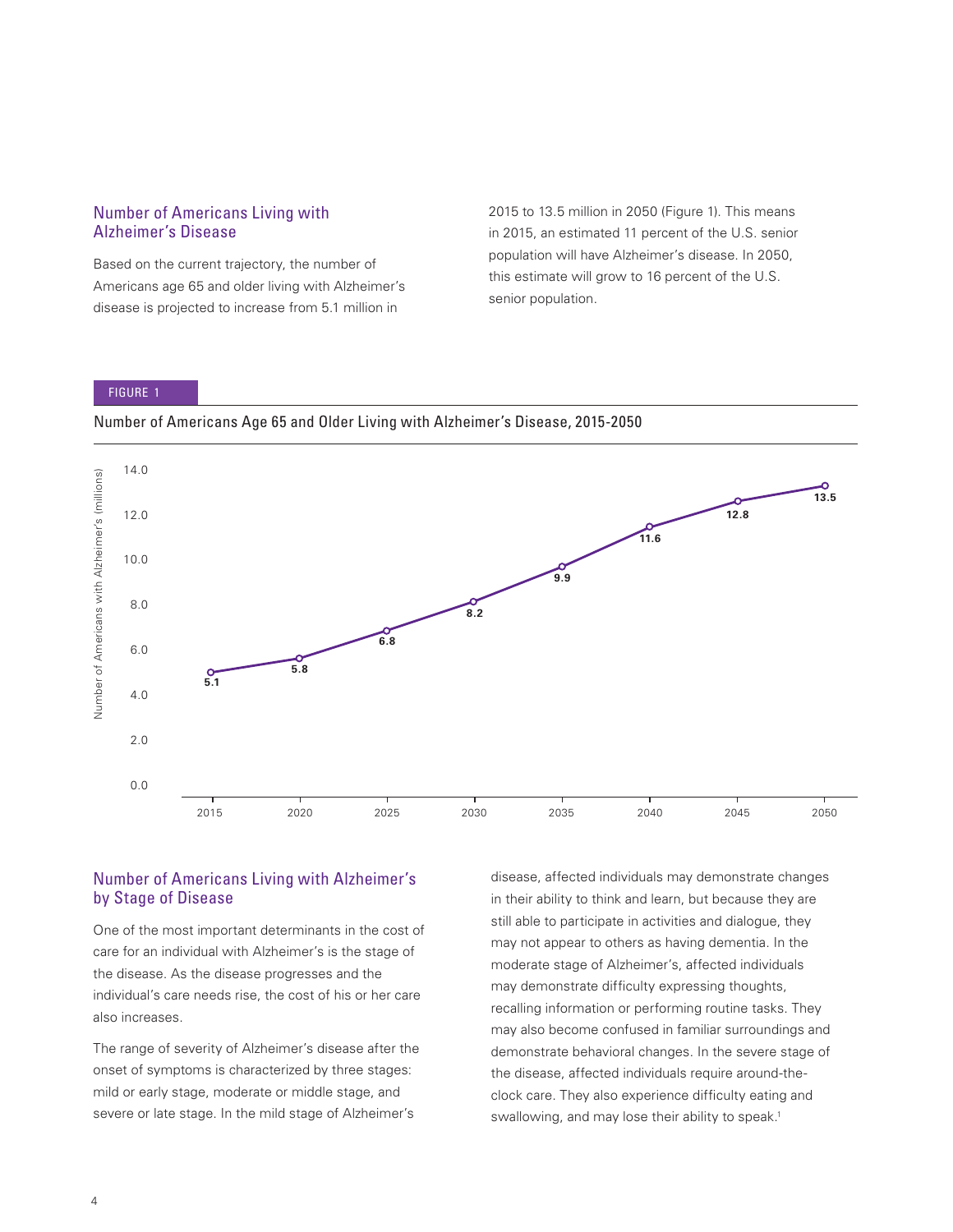



\*Totals may not add due to rounding.

As illustrated in Figure 2, the proportion of people age 65 and older living with Alzheimer's disease in the mild, moderate and severe stages will change between 2015 and 2050. In 2015, 27 percent of individuals living with Alzheimer's will be in the mild stage; this will decrease to 23 percent in 2050. Similarly, the proportion of individuals living with Alzheimer's in the moderate stage will decrease from 30 percent in 2015 to 28 percent in 2050. In contrast, the proportion of individuals living with Alzheimer's in the severe stage will increase from 43 percent in 2015 to 48 percent in 2050.

More significant than this are the number of people these proportions represent. As illustrated by the size of the charts in Figure 2, the 5.1 million older adults affected by Alzheimer's in 2015 are expected to grow substantially by 2050. Thus, in 2050, there will be 3.1 million people in the mild stage of Alzheimer's, despite the proportional decrease from 2015. Likewise, there will be 3.8 million individuals in the moderate stage of the disease in 2050. The greatest increase will be in the number of people in the severe stage; in 2050, 6.5 million Americans — nearly half (48 percent) of the projected 13.5 million with Alzheimer's that year — are expected to be in the severe stage. In 2050, more Americans will be in the severe stage of Alzheimer's than the total number of Americans that have the disease in 2015.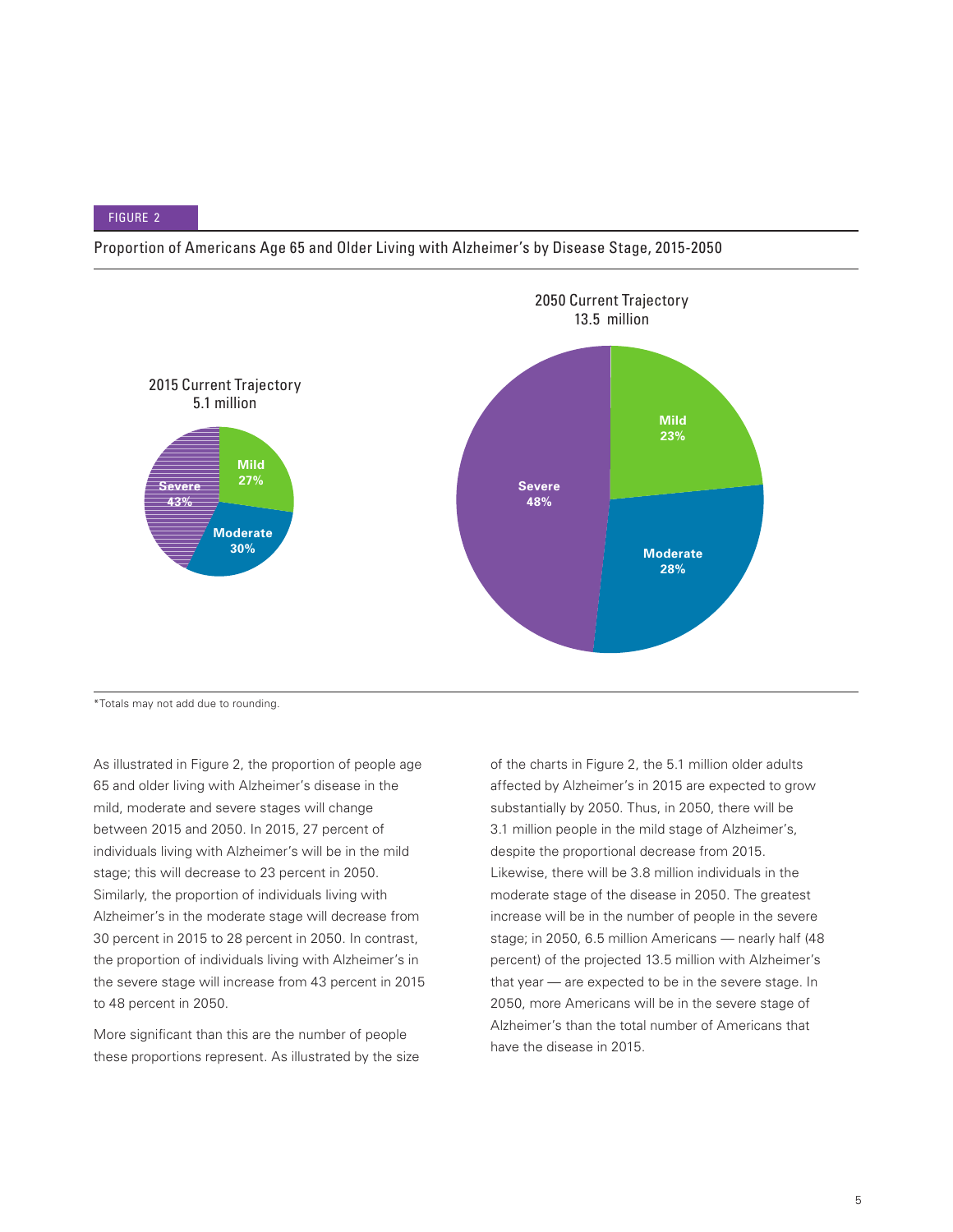# Costs of Care

In 2015, the costs to all payers for the care of people living with Alzheimer's disease and other dementias will total an estimated \$226 billion, with Medicare and Medicaid paying 68 percent of the costs. Based on the current trajectory, costs are projected to increase to over \$1.1 trillion in 2050, with Medicare and Medicaid costs increasing to nearly 70 percent of the total. Figure 3 illustrates these costs paid by Medicare, Medicaid, affected individuals and their families, and other payers such as private insurance, HMOs and other managed care organizations, and those that cover uncompensated care.

Nearly one in five Medicare dollars — or 18 percent<sup>5</sup> will be spent on people living with Alzheimer's and other dementias in 2015. Medicare costs will increase over 420 percent, from \$113 billion in 2015 to

\$589 billion in 2050. This is projected to represent nearly one in three Medicare dollars. Medicaid costs will increase about 330 percent from \$41 billion in 2015 to \$176 billion in 2050. Similarly, out-of-pocket costs for individuals and families affected by Alzheimer's and other dementias will increase about 350 percent from \$44 billion in 2015 to \$198 billion in 2050. Costs to other payers will increase about 375 percent from \$29 billion in 2015 to \$138 billion in 2050.

Cumulative costs to all payers for the care of people living with Alzheimer's and other dementias in the 36-year period from 2015 to 2050 will be \$20.8 trillion. Nearly 70 percent of that will be paid by federal and state governments. Cumulative Medicare costs for these individuals will be \$10.9 trillion. Cumulative Medicaid costs will be \$3.5 trillion over the same period.

#### FIGURE 3

Total Costs of Care for Americans Age 65 and Older Living with Alzheimer's Disease and Other Dementias, 2015-2050



\*All cost figures are reported in 2015 dollars. Totals may not add due to rounding.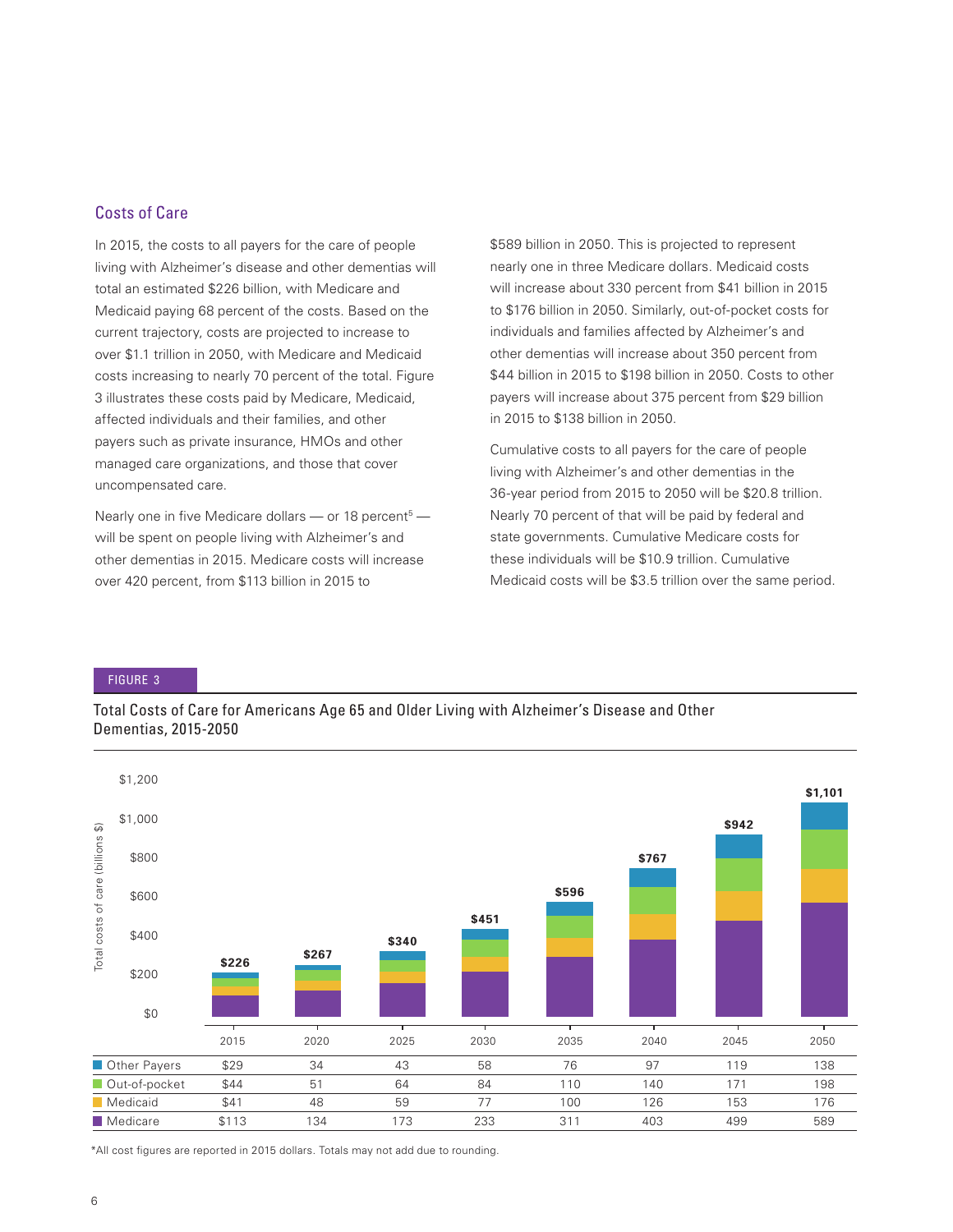# CHANGING THE TRAJECTORY:

# Impact of a Hypothetical Treatment That Delays the Onset of Alzheimer's

The National Plan to Address Alzheimer's Disease, released in 2012, outlined a set of initiatives to raise public awareness, provide improved tools for health care providers, assist caregivers and individuals with Alzheimer's and other dementias, and advance research. The first of the five goals in the National Plan is to "prevent and effectively treat Alzheimer's disease by 2025." Achieving this goal would change the current trajectory of Alzheimer's disease, save millions of lives, and have profound economic and budgetary impacts.

Currently, there are no treatments to prevent, cure or slow the progression of Alzheimer's disease. If the National Plan goal is met and a treatment becomes available to delay the onset of Alzheimer's in 2025, it would immediately reduce the number of individuals affected by the disease and their total costs of care by all payers. This section explores the effects of such a hypothetical treatment. It assumes the treatment delays the onset of Alzheimer's by five years and, in keeping with the National Plan's goal, it assumes the treatment becomes available in 2025.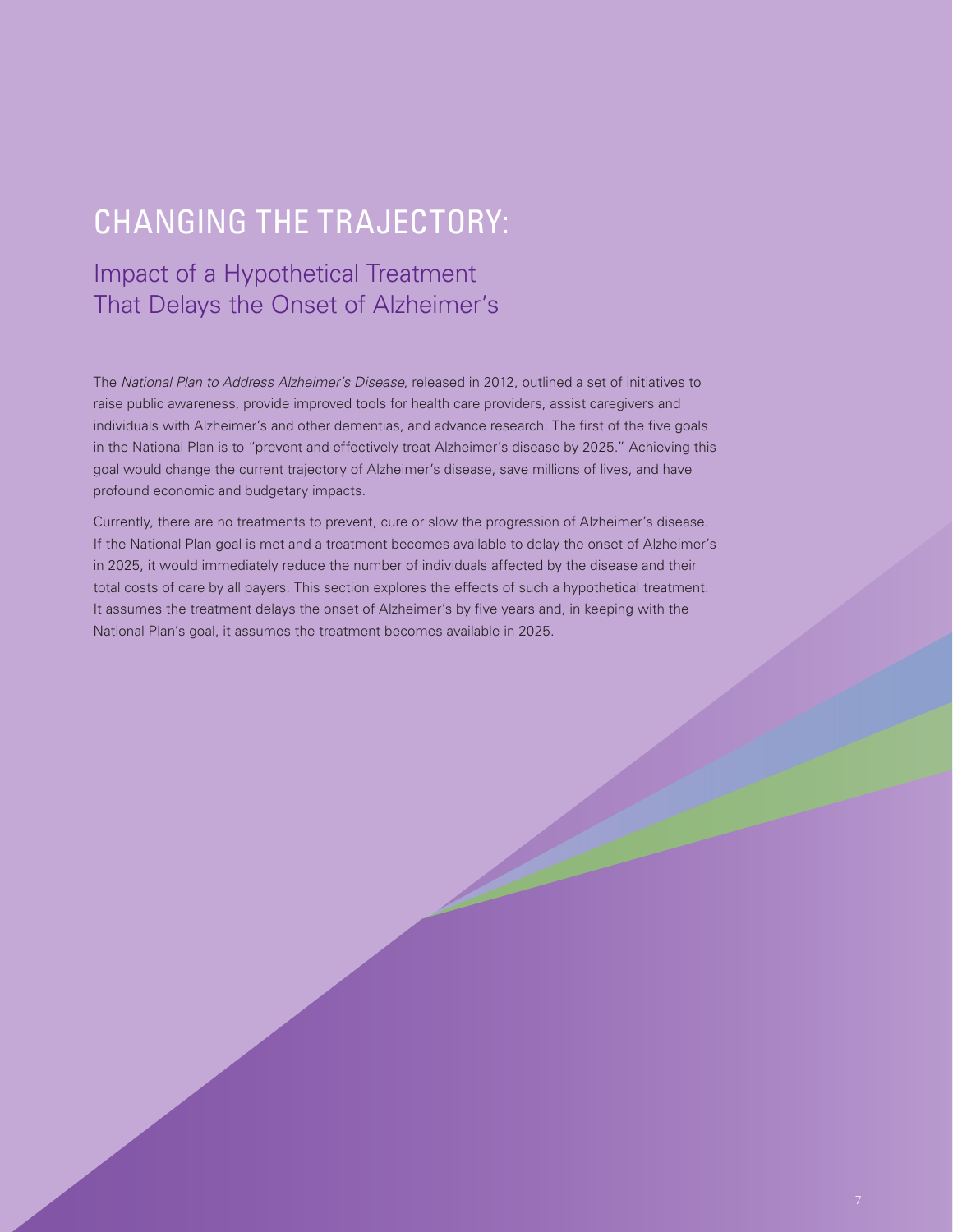# Number of Americans Living with Alzheimer's Disease

A treatment introduced in 2025 that delays the onset of Alzheimer's by five years would reduce the number of individuals affected by the disease immediately. In 2030, the total number of Americans age 65 and older living with Alzheimer's would decrease from 8.2 million to 5.8 million (Figure 4). In 2035, 4 million Americans — approximately 40 percent of the 9.9 million Americans who would be expected to have Alzheimer's — would be living without it. In 2050, total prevalence

would be 7.8 million, meaning 5.7 million Americans or 42 percent of the 13.5 million who would be expected to have Alzheimer's barring a treatment breakthrough would not have Alzheimer's disease.

A treatment introduced in 2025 that delays the onset of Alzheimer's by five years would also reduce the proportion of the U.S. population age 65 and older who have the condition. In 2030, 8 percent of older adults would be living with Alzheimer's disease instead of 11 percent. In 2050, only 9 percent of older adults would have Alzheimer's instead of 16 percent.

# FIGURE 4

Impact of a Treatment That Delays Onset by Five Years on the Number of Americans Age 65 and Older Living with Alzheimer's Disease, 2015-2050



\*Totals may not add due to rounding.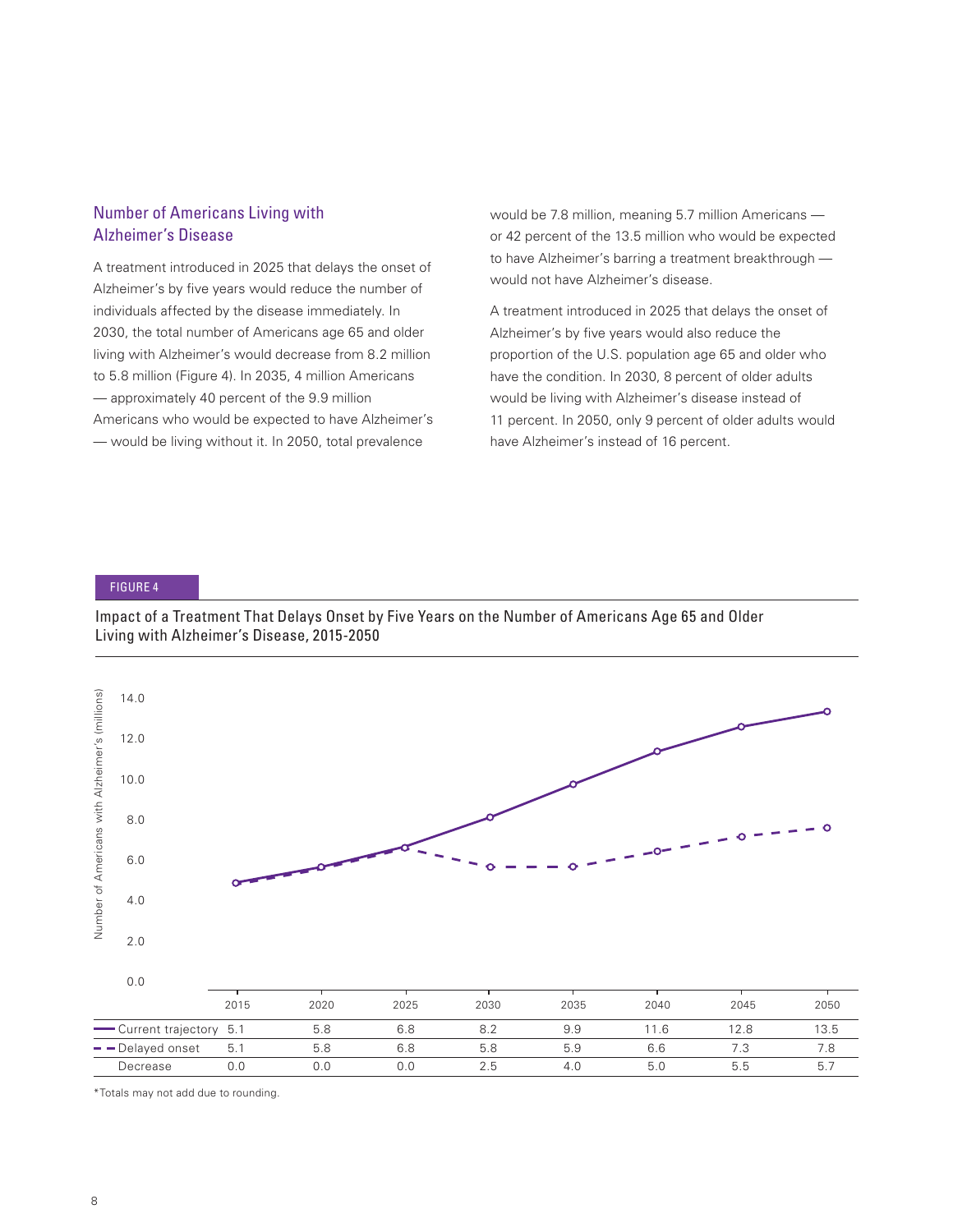Impact of a Treatment That Delays Onset by Five Years on the Proportion of Americans Age 65 and Older Living with Alzheimer's by Disease Stage, 2050



\*Totals may not add due to rounding.

# Number of Americans Living with Alzheimer's by Stage of Disease

The introduction of a treatment in 2025 that delays the onset of Alzheimer's by five years would, for a time, increase the proportion of those living in the severe stage of the disease. This is because a delay in onset would prevent people from moving into the mild stage of the disease, but have no effect on those who already had the condition before a treatment was available. Thus, under this treatment scenario, in 2030, 52 percent of individuals would be in the severe stage, compared to 41 percent under the current trajectory.

However, in subsequent years, the proportion of individuals living with Alzheimer's in the severe stage would decrease. As shown in Figure 5, 46 percent of those projected to have Alzheimer's in 2050 will be in the severe stage. In addition, because the introduction of a treatment would decrease the total number of individuals with the disease, the number of people in each stage of Alzheimer's would be less than the current trajectory. That means in 2050, 3.6 million individuals would be in the severe stage of Alzheimer's if a treatment were available, compared to 6.5 million under the current trajectory.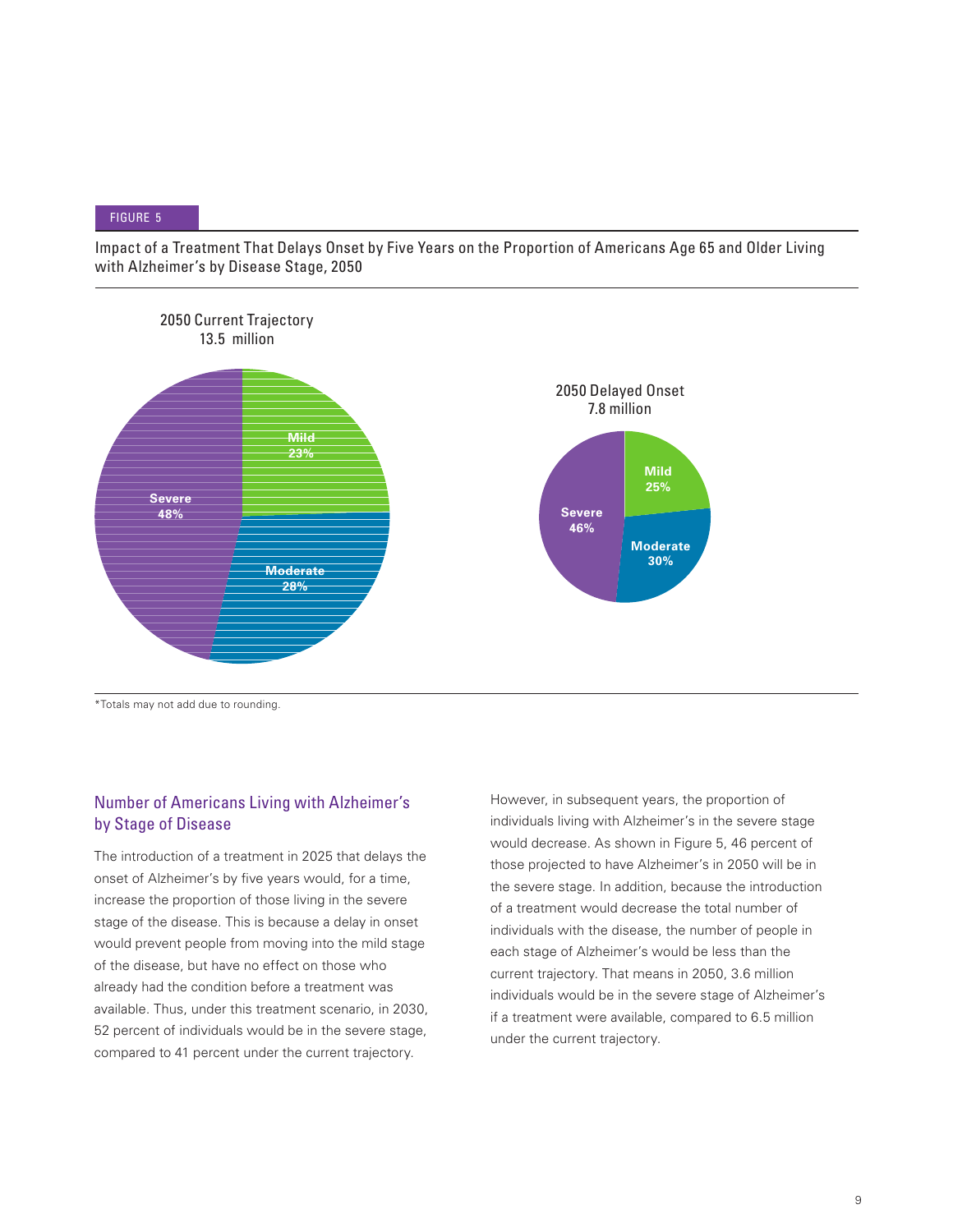# Costs of Care‡

A treatment in 2025 that delays the onset of Alzheimer's by five years would reduce the total costs of care immediately. With a treatment, total costs to all payers in 2030 would decrease from \$451 billion under the current trajectory to \$368 billion, a savings of over \$83 billion (Figure 6).§ In 2050, total costs to all payers would decrease 33 percent from \$1.101 trillion under the current trajectory to \$734 billion, a savings of \$367 billion.

Reductions in Medicare costs account for nearly 40 percent of the savings under this treatment scenario. Five years after introduction of a treatment to delay onset, Medicare costs would decrease to \$202 billion in 2030, a savings of \$31 billion from the \$233 billion in costs under the current trajectory. In 2050, Medicare costs would be \$448 billion, a savings of \$141 billion compared to the \$589 billion in costs under the current trajectory (Figure 7).

Similarly, Medicaid costs for people living with Alzheimer's and other dementias would also decrease. In 2030, Medicaid savings would total \$16 billion (Figure 8). In 2050, Medicaid costs would be \$99 billion, a savings of \$77 billion compared to the current trajectory.

#### FIGURE 6

#### Impact of a Treatment That Delays Onset by Five Years on Total Costs, 2015-2050



\*All cost figures are reported in 2015 dollars. Totals may not add due to rounding.

‡Because the costs of a hypothetical treatment to delay the onset of Alzheimer's by five years could vary so widely, the costs of care in this section do not include the costs of the hypothetical treatment. Costs for such a treatment would be influenced by a number of factors, such as the costs associated with the development of a treatment, the delivery costs of a treatment, the length of the treatment and any related government policy changes.

§ Individuals who do not get Alzheimer's disease because of the availability of a treatment — or get it later than they otherwise would have — nonetheless still incur some health care costs. The Lewin Model accounts for these costs, and they are included in all figures regarding the amount of savings that would be achieved by the existence of a treatment.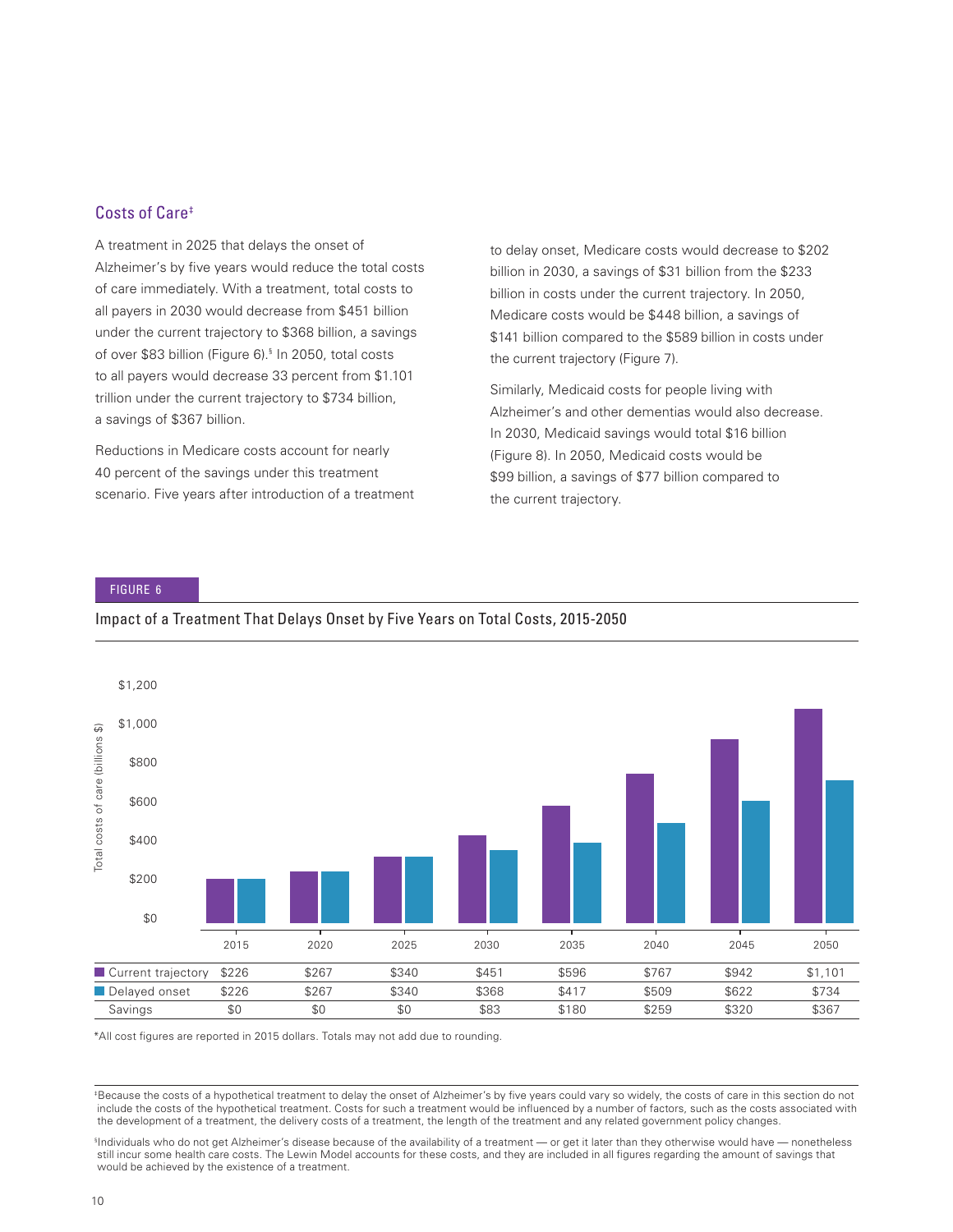## Impact of a Treatment That Delays Onset by Five Years on Medicare Costs, 2015-2050



\*All cost figures are reported in 2015 dollars. Totals may not add due to rounding.

#### FIGURE 8

### Impact of a Treatment That Delays Onset by Five Years on Medicaid Costs, 2015-2050



\*All cost figures are reported in 2015 dollars. Totals may not add due to rounding.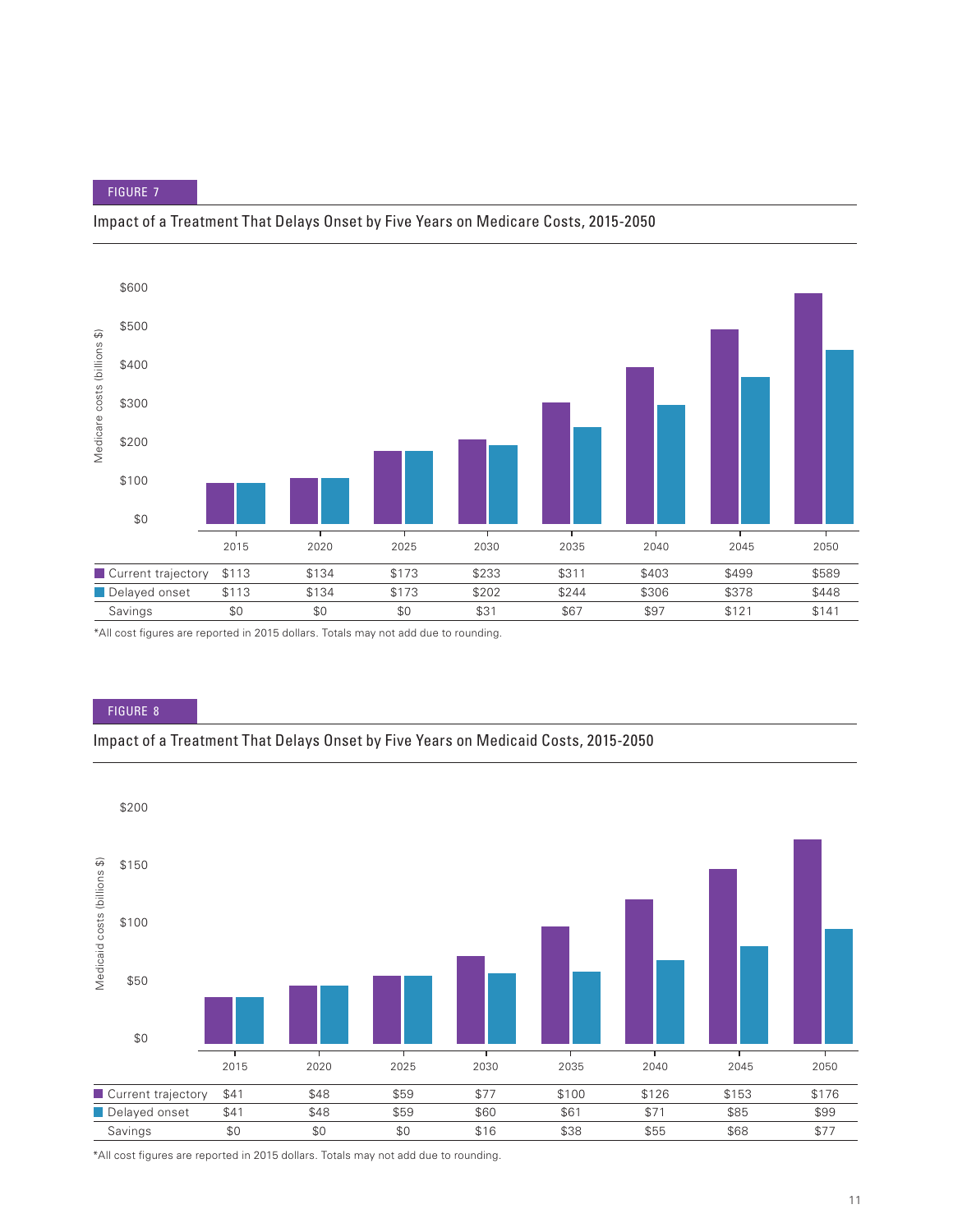### Impact of a Treatment That Delays Onset by Five Years on Out-Of-Pocket Costs, 2015-2050



\*All cost figures are reported in 2015 dollars. Totals may not add due to rounding.

People living with Alzheimer's and other dementias and their families would also see a reduction in their out-ofpocket costs under this treatment scenario. Out-ofpocket costs in 2030 would decline from \$84 billion to \$64 billion. In 2050, out-of-pocket costs would decline to \$110 billion, more than \$87 billion less than the current trajectory of \$198 billion (Figure 9).

A treatment that delays onset by five years would also reduce costs to other payers over time. In 2030, costs to other payers — such as private insurance, HMOs and other managed care organizations, and those that cover uncompensated care — would decrease from \$58 billion to \$42 billion. In 2050, costs to other payers would be \$62 billion less, falling from \$138 billion to \$76 billion.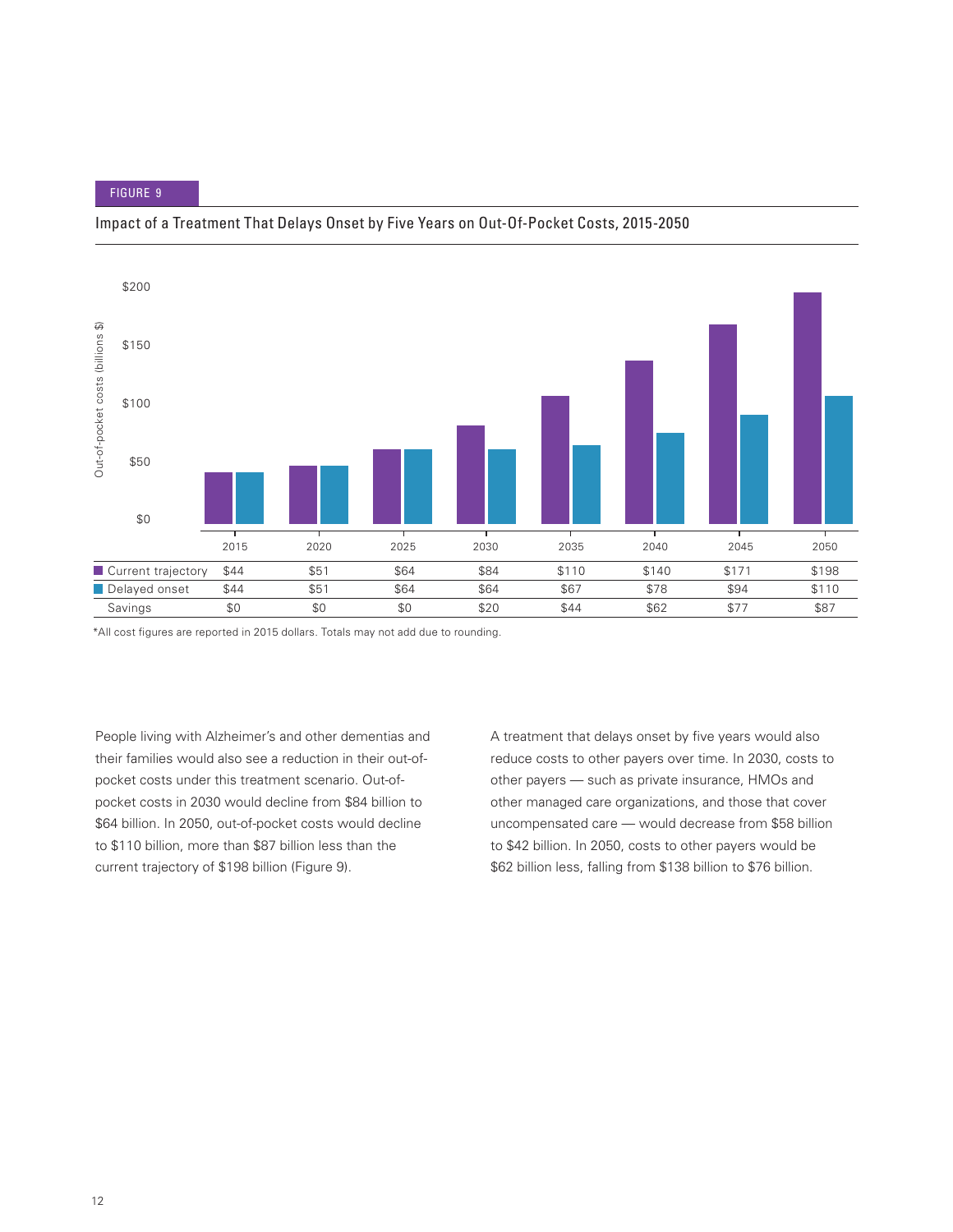# The 10-Year Budget Impact

Since the enactment of NAPA and the release of the National Plan, there has been considerable focus on how to achieve the research goal of preventing and effectively treating Alzheimer's disease by 2025. One year after the release of the plan, the National Institutes of Health (NIH) outlined a research roadmap with priorities and milestones to support the 2025 goal.<sup>6</sup> In October 2014, a workgroup of nearly 40 leading Alzheimer's and dementia researchers published recommendations<sup>7</sup> to expand on these milestones to increase the likelihood of reaching the 2025 goal. The workgroup noted that the development of a treatment to delay onset by 2025 was attainable, but required significant increases in the scale of activity — as well as substantial and sustained increases in research funding — to support the extensive progress that needs to be made over the next decade.

If this effort is successful, a treatment would have a significant economic impact within the first 10 years, particularly on federal and state government budgets. This section explores the cost implications on various payers for the 10-year budget window following the

introduction of a hypothetical treatment to delay the onset of Alzheimer's in 2025.

## 10-Year Costs of Care Based on the Current Trajectory

Under the current trajectory, in the 10-year period from 2026-2035, the total annual costs to all payers for the care of people living with Alzheimer's and other dementias will increase from \$360 billion in 2026 to \$596 billion in 2035. Table 1 shows the costs paid by Medicare, Medicaid, affected individuals and their families, and other payers such as private insurance, HMOs and other managed care organizations, and those that cover uncompensated care.

In this 10-year period, Medicare costs for people with Alzheimer's and other dementias are projected to grow from \$184 billion in 2026 to \$311 billion in 2035. Medicaid costs will also increase from \$62 billion in 2026 to \$100 billion in 2035. Cumulatively over the course of this 10-year period, federal and state governments will pay an estimated \$3.2 trillion to care for people with Alzheimer's and other dementias.

#### TABLE 1

|               | 2026  | 2027  | 2028  | 2029  | 2030  | 2031  | 2032  | 2033  | 2034  | 2035  | 10-Year Costs |
|---------------|-------|-------|-------|-------|-------|-------|-------|-------|-------|-------|---------------|
| Medicare      | \$184 | \$195 | \$207 | \$220 | \$233 | \$248 | \$263 | \$278 | \$294 | \$311 | \$2,433       |
| Medicaid      | \$62  | \$66  | \$69  | \$73  | \$77  | \$81  | \$86  | \$90  | \$95  | \$100 | \$797         |
| Out-of-Pocket | \$68  | \$72  | \$76  | \$80  | \$84  | \$89  | \$94  | \$99  | \$105 | \$110 | \$877         |
| Other         | \$46  | \$49  | \$52  | \$55  | \$58  | \$61  | \$65  | \$68  | \$72  | \$76  | \$601         |
| Total         | \$360 | \$381 | \$403 | \$427 | \$451 | \$480 | \$507 | \$536 | \$566 | \$596 | \$4,708       |

Baseline Costs of Caring for Individuals with Alzheimer's Disease and Other Dementias (in billions of 2015 dollars)

\*Totals may not add due to rounding.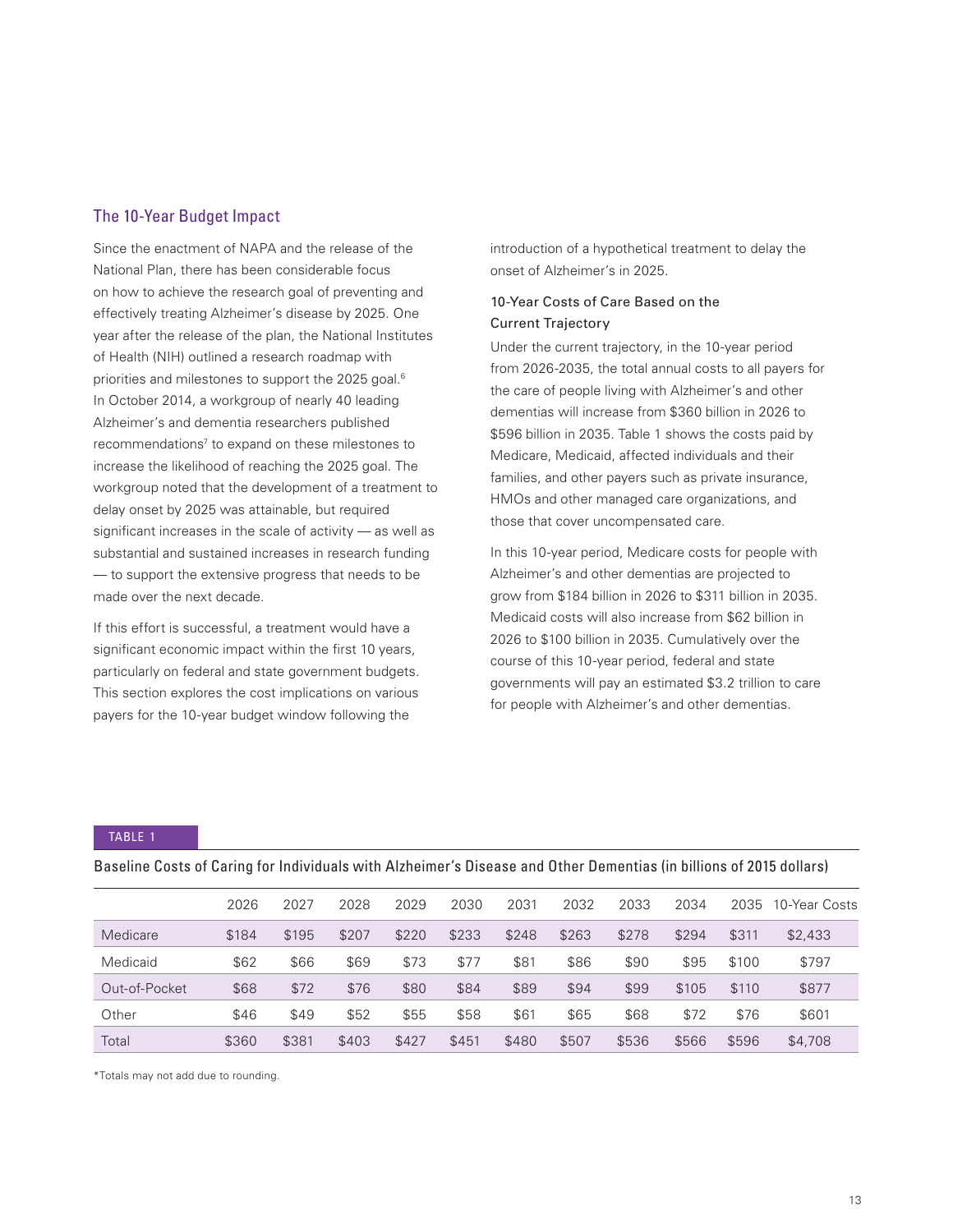Likewise, out-of-pocket costs for people affected by Alzheimer's and other dementias will increase from \$68 billion in 2026 to \$110 billion in 2035. Costs to other payers will also increase from \$46 billion in 2026 to \$76 billion in 2035. Over this 10-year period, individuals and families affected by Alzheimer's and other dementias will cumulatively pay \$877 billion. Similarly, cumulative costs for other payers will be \$601 billion over the same period.

# Impact of a Hypothetical Treatment That Delays the Onset of Alzheimer's Disease on the 10-Year Costs of Care

As mentioned previously, if a hypothetical treatment became available in 2025 that delays the onset of Alzheimer's disease by five years, it would decrease these costs immediately.

Table 2 illustrates the savings that would be achieved if a treatment that delays the onset of Alzheimer's by five years became available in 2025. In the first year,

Medicare would save \$3 billion. In 2035, Medicare savings would total \$67 billion. Medicaid savings would grow from \$1 billion in 2026 to \$38 billion in 2035, compared to the current trajectory. Over the course of the 10-year period, the cumulative savings for federal and state governments would be \$535 billion.

Similarly, if a hypothetical treatment were available in 2025, families affected by Alzheimer's and other dementias would see an immediate decrease in their out-of-pocket spending. In 2026, individuals living with Alzheimer's and other dementias and their families would spend \$2 billion less on their costs of care. In 2035, these savings would grow to \$44 billion. Costs of care would also reduce for other payers, decreasing \$3 billion in 2026 and \$31 billion in 2035.

From 2026 to 2035, total savings for all payers would be \$935 billion — nearly 20 percent of the total costs under the current trajectory.

#### TABLE 2

|               | 2026    | 2027     | 2028     | 2029     | 2030     | 2031     | 2032      | 2033      | 2034     | 2035      | 10-Year Savings |
|---------------|---------|----------|----------|----------|----------|----------|-----------|-----------|----------|-----------|-----------------|
| Medicare      | $-$ \$3 | -\$9     | $-$15$   | $-$ \$23 | $-$ \$31 | $-$ \$39 | $-$ \$46  | $-$ \$53  | $-$ \$60 | $-$ \$67  | $-$ \$345       |
| Medicaid      | $-$1$   | -\$3     | $-57$    | $-$12$   | $-$16$   | $-$ \$21 | $-$ \$26  | $-$ \$30  | $-$ \$34 | $-$ \$38  | $-$189$         |
| Out-of-Pocket | $-$ \$2 | $-$ \$6  | $-$10$   | $-$15$   | $-$20$   | $-$ \$25 | $-$ \$30  | $-$ \$35  | $-$ \$39 | $-$ \$44  | $-$ \$228       |
| Other         | -\$3    | -\$6     | $-$ \$9  | $-$12$   | $-$16$   | $-$ \$19 | $-$ \$22  | $-$ \$25  | $-$ \$28 | $-$ \$31  | $-$172$         |
| Total         | -\$9    | $-$ \$23 | $-$ \$42 | $-$ \$62 | $-$ \$83 | $-$105$  | $-$ \$125 | $-$ \$144 | $-$162$  | $-$ \$180 | $-$ \$935       |

Savings from a Treatment That Delays Onset of Alzheimer's Disease by Five Years (in billions of 2015 dollars)

\*Totals may not add due to rounding.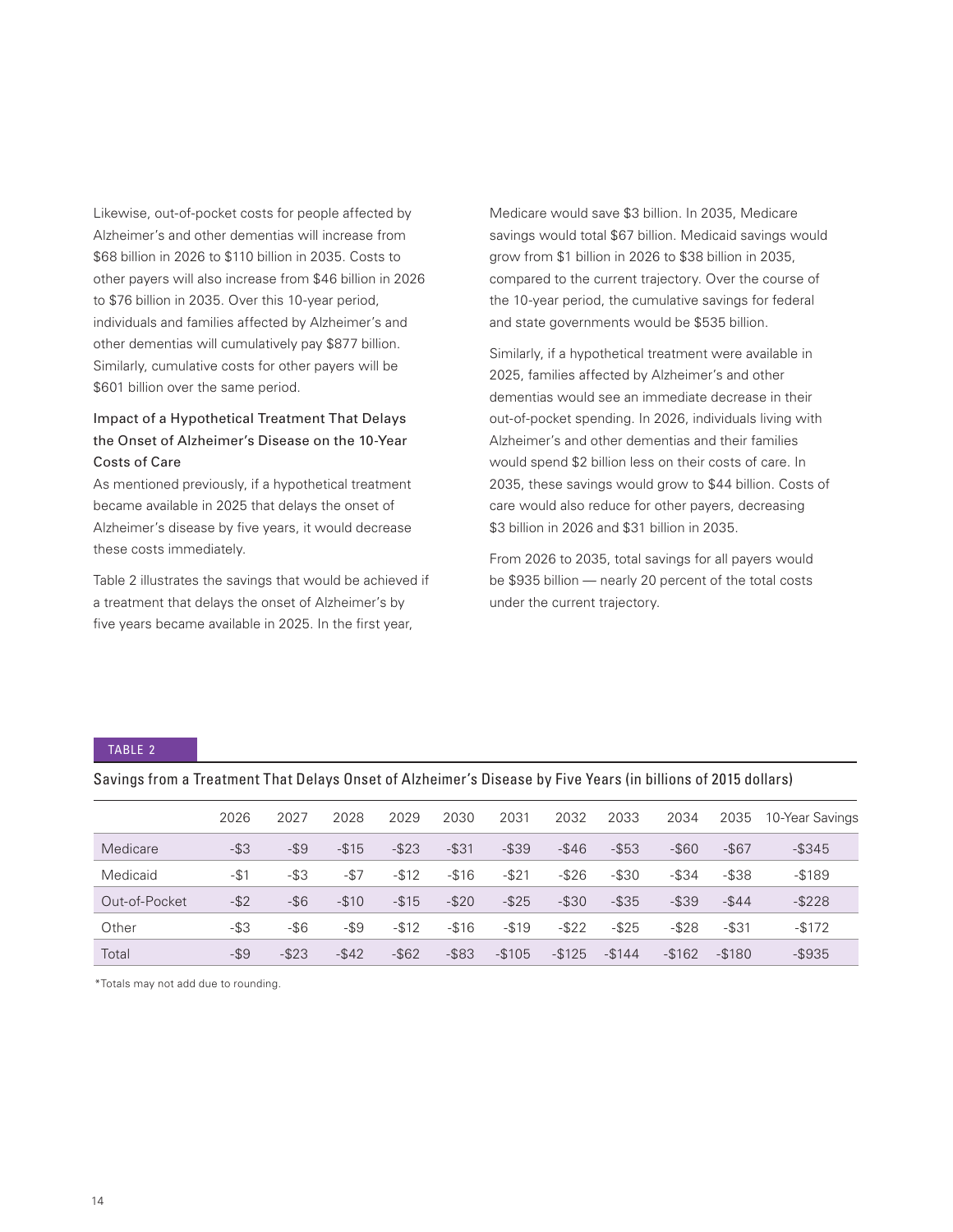# **CONCLUSION**

Changing the Trajectory of Alzheimer's Disease describes the current trajectory of Alzheimer's disease, its future impact and the effect of introducing a hypothetical treatment in 2025. As shown in this report, a treatment that became available in 2025 to delay the onset of Alzheimer's by five years would significantly reduce the costs of caring for people affected by Alzheimer's and other dementias — immediately and into the future.

While all payers would see significant savings over time, realizing these savings requires substantial investments to advance research and develop an effective treatment by 2025. This report shows significant savings from a treatment that delays the onset of Alzheimer's by five years — an estimated \$935 billion in just the first 10 years. Even with a research investment of \$2 billion per year between now and 2025 — a level suggested by the research community<sup>8</sup> and the Advisory Council on Alzheimer's Research, Care, and Support formed under NAPA<sup>9</sup> the federal government would recoup that increased investment within the first three years after a treatment became available.

To inform future federal allocations for Alzheimer's disease research, Congress passed the Alzheimer's Accountability Act (H.R. 4351/S. 2192) with the Fiscal Year 2015 Omnibus Appropriations Bill.<sup>10</sup>The Alzheimer's Accountability Act directs the National Institutes of Health (NIH) to submit a Professional Judgment Budget to Congress every fiscal year until 2025. The Professional Judgment Budget will reflect the state of Alzheimer's knowledge and the research investments NIH scientists say are required to prevent and effectively treat Alzheimer's disease by 2025.

With scientists at NIH guiding Congress, changing the current trajectory largely depends on a meaningful commitment by the federal government to support Alzheimer's research. As shown in this report, an investment that achieves a treatment to delay onset will result in substantial savings and benefit millions of families, taxpayers, and federal and state government budgets.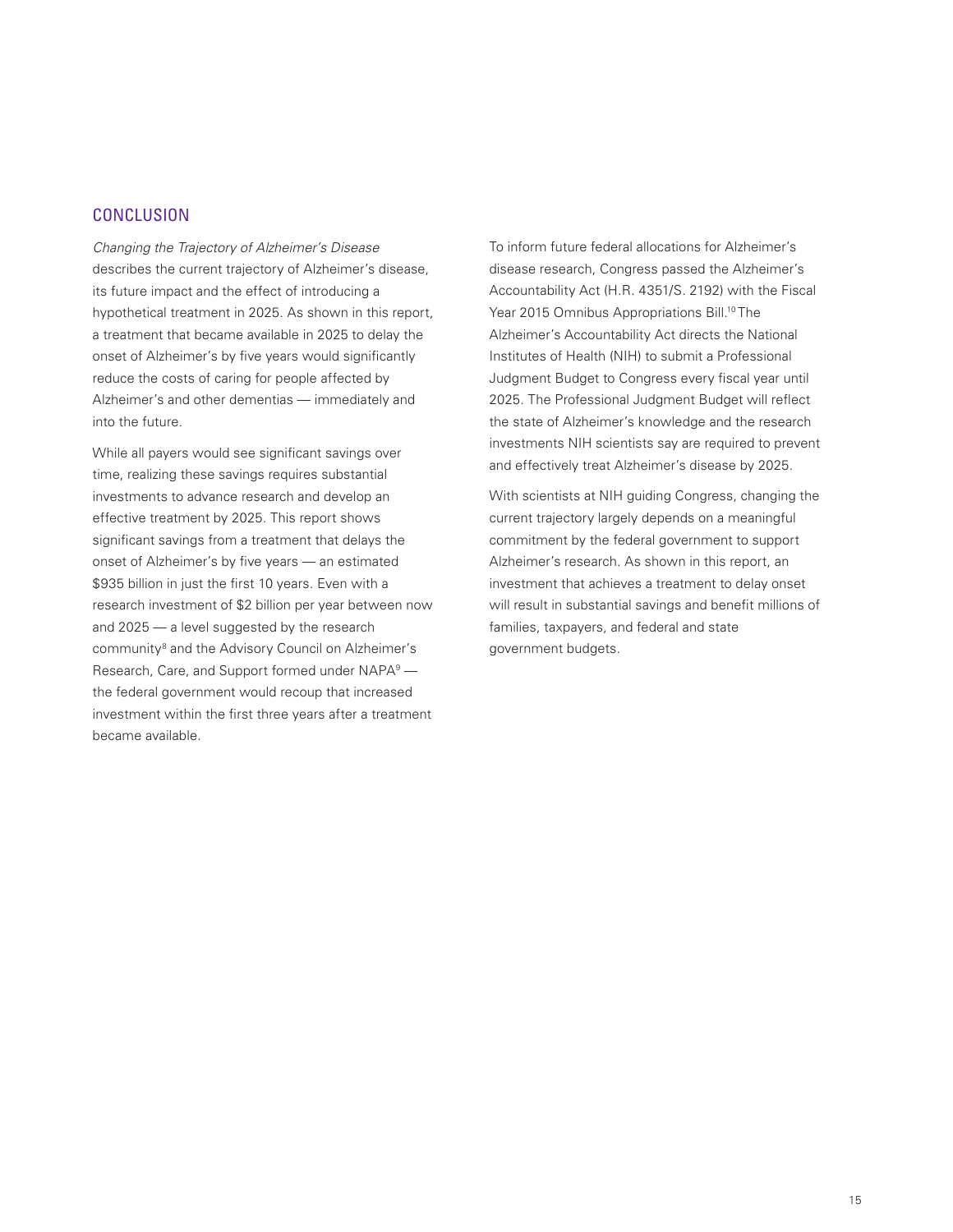## REFERENCES

- 1. Alzheimer's Association. 2014 Alzheimer's Disease Facts and Figures. Alzheimer Dement. 2014;10(2):e47-e92.
- 2. Hurd MD, et al. Monetary Costs of Dementia in the United States. N Engl J Med. 2013;368(14):1326-1334.
- 3. P.L. 111-375.
- 4. U.S. Department of Health and Human Services. National Plan to Address Alzheimer's Disease (2012). Available at http://aspe.hhs.gov/daltcp/napa/NatlPlan.pdf.
- 5. Calculated based on estimated total Medicare spending for 2015 from Congressional Budget Office. An Update to the Budget and Economic Outlook: 2014-2024 (2014). Available at https://www.cbo.gov/sites/default/files/45653-OutlookUpdate\_2014\_Aug.pdf.
- 6. U.S. Department of Health and Human Services. NAPA Research Milestones for Goal 1 (2013). Available at http://aspe.hhs.gov/daltcp/napa/milestones/milestones.shtml.
- 7. Fargo K, et al. 2014 Report on the Milestones for the U.S. National Plan to Address Alzheimer's Disease. Alzheimer Dement. 2014;10(5):S430-S452.
- 8. Alzheimer's Association Expert Advisory Workgroup on NAPA. Workgroup on NAPA's Scientific Agenda for a National Initiative on Alzheimer's Disease. Alzheimer Dement. 2012;8(4):357-371.
- 9. Annual Advisory Council recommendations are available at http://aspe.hhs.gov/daltcp/napa/#Recc.
- 10. Alzheimer's Association. Press release (2014). Available at http://www.alz.org/documents\_custom/Statements/FY15FundingBillMediaStatementPresident.pdf.